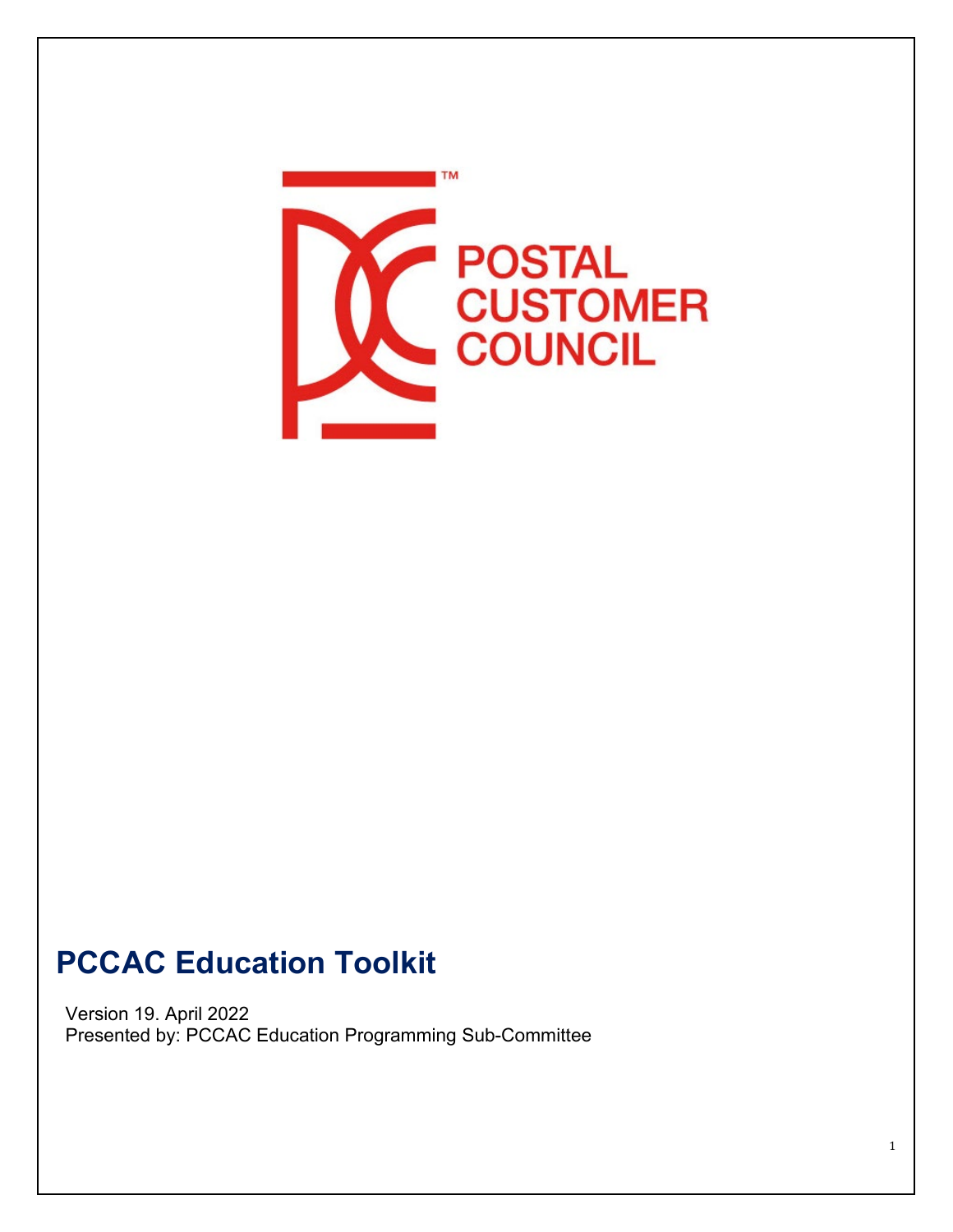# **Table of Contents**

| Postal Customer Council Advisory Committee, (PCCAC), Education Programming Sub-Committee.3 |  |
|--------------------------------------------------------------------------------------------|--|
|                                                                                            |  |
|                                                                                            |  |
|                                                                                            |  |
|                                                                                            |  |
|                                                                                            |  |
|                                                                                            |  |
|                                                                                            |  |
|                                                                                            |  |
|                                                                                            |  |
|                                                                                            |  |
|                                                                                            |  |
|                                                                                            |  |
|                                                                                            |  |
|                                                                                            |  |
|                                                                                            |  |
|                                                                                            |  |
|                                                                                            |  |
|                                                                                            |  |
|                                                                                            |  |
|                                                                                            |  |
|                                                                                            |  |
|                                                                                            |  |
|                                                                                            |  |
|                                                                                            |  |
|                                                                                            |  |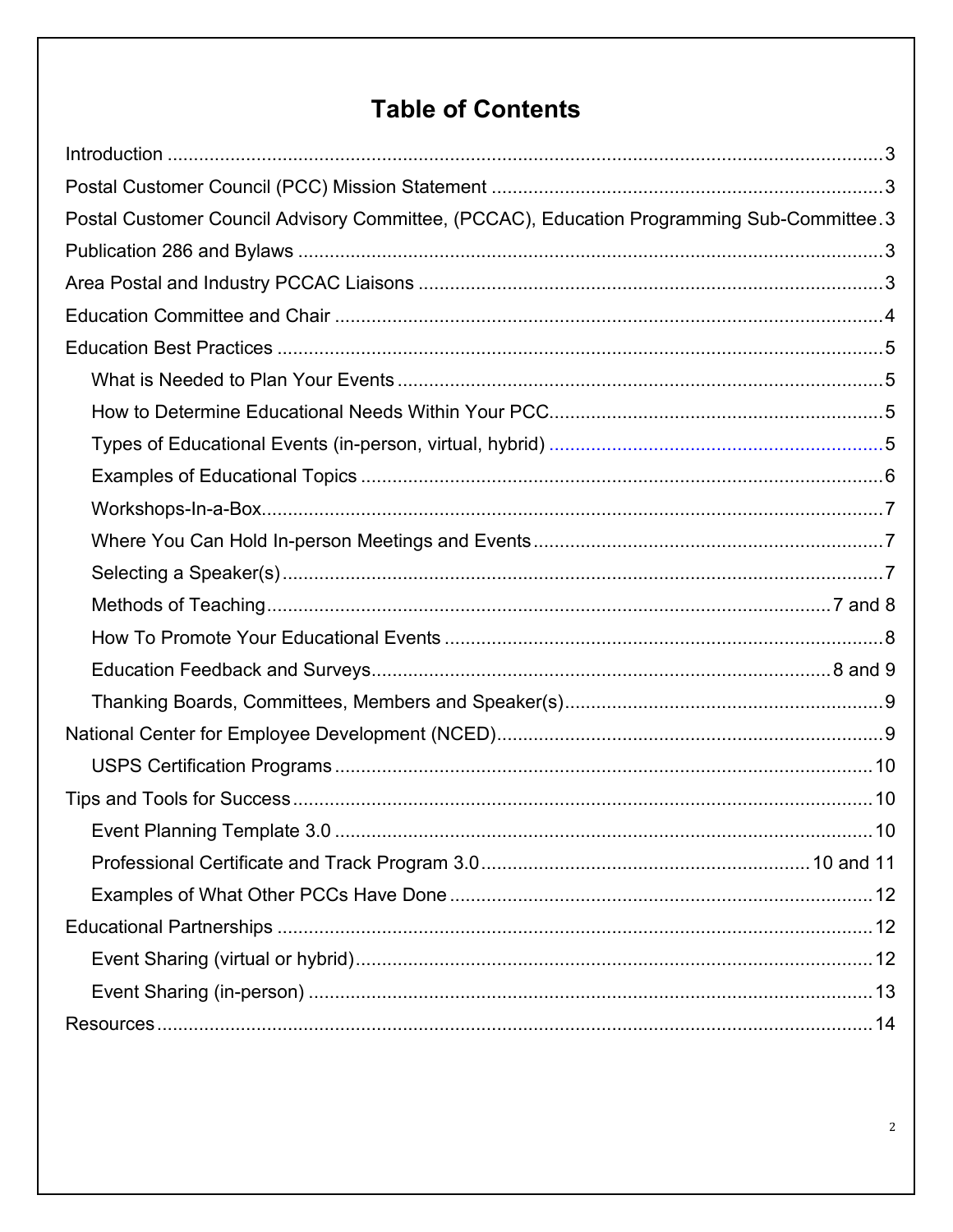### **Introduction**

Education has long since been a cornerstone of the many benefits offered to the Postal Customer Council (PCC) members. The most effective PCC groups utilize many avenues to ensure they are developing an excellent education program. A program that will bring value and educate business mailers on postal products, services, procedures, and policies to help grow their business. It is the intent of this document to provide tips, ideas, and best practices to aid you in accomplishing that end.

## <span id="page-2-0"></span>**Postal Customer Council (PCC) Mission Statement**

The PCC is a postal-sponsored organization. The mission of the PCC Program is to:

- Promote local cooperation and support and to foster a close working relationship between the U.S. Postal Service and all businesses that use the mail to communicate and interact with their customers.
- Share information and facilitate the exchange of ideas about new and existing Postal Service products, programs, services, and procedures that affect all businesses that use the mail; and
- Help PCC industry members and their organizations grow and develop professionally through focused educational programs.

The mission statement of every local PCC should mirror the mission statement above. Providing your PCC with creative, resourceful, and engaging educational content will help to uphold the PCC Mission and foster a membership skilled in mailing as well as cultivate strong, strategic community within the mailing industry.

### **Postal Customer Council Advisory Committee, (PCCAC), Education Programming Sub-Committee**

The PCCAC is to function as an oversight body, providing guidance on PCC practices and bringing PCCs together for mutual gain in accomplishing the PCC Mission.

The PCCAC Education Programming Sub-Committee, is responsible for this document and as such, we are open to suggestions. It is a living document that will continue to grow and expand. So, please engage with us. You may contact the members of the PCCAC Education Toolkit Sub-Committee by emailing [pcc@usps.gov.](mailto:pcc@usps.gov) You may also contact your HQ Postal PCC Liaison.

## <span id="page-2-1"></span>**Publication 286 and Bylaws**

Every PCC Board of Directors must know and understand Pub 286 and the addendum policies that support it. Download it from [https://postalpro.usps.com/pcc.](https://postalpro.usps.com/pcc) If you have any questions about the document, reach out to the PCCAC Strategic Innovation and PCC Policy Sub-Committee by emailing [pcc@usps.gov.](mailto:pcc@usps.gov)

Equally as important to the success of your PCC is your own by-laws. Make sure each board member is aware and familiar with your bylaws.

It is recommended that you review Pub 286 complete with its addendums, plus your bylaws once per year with your board.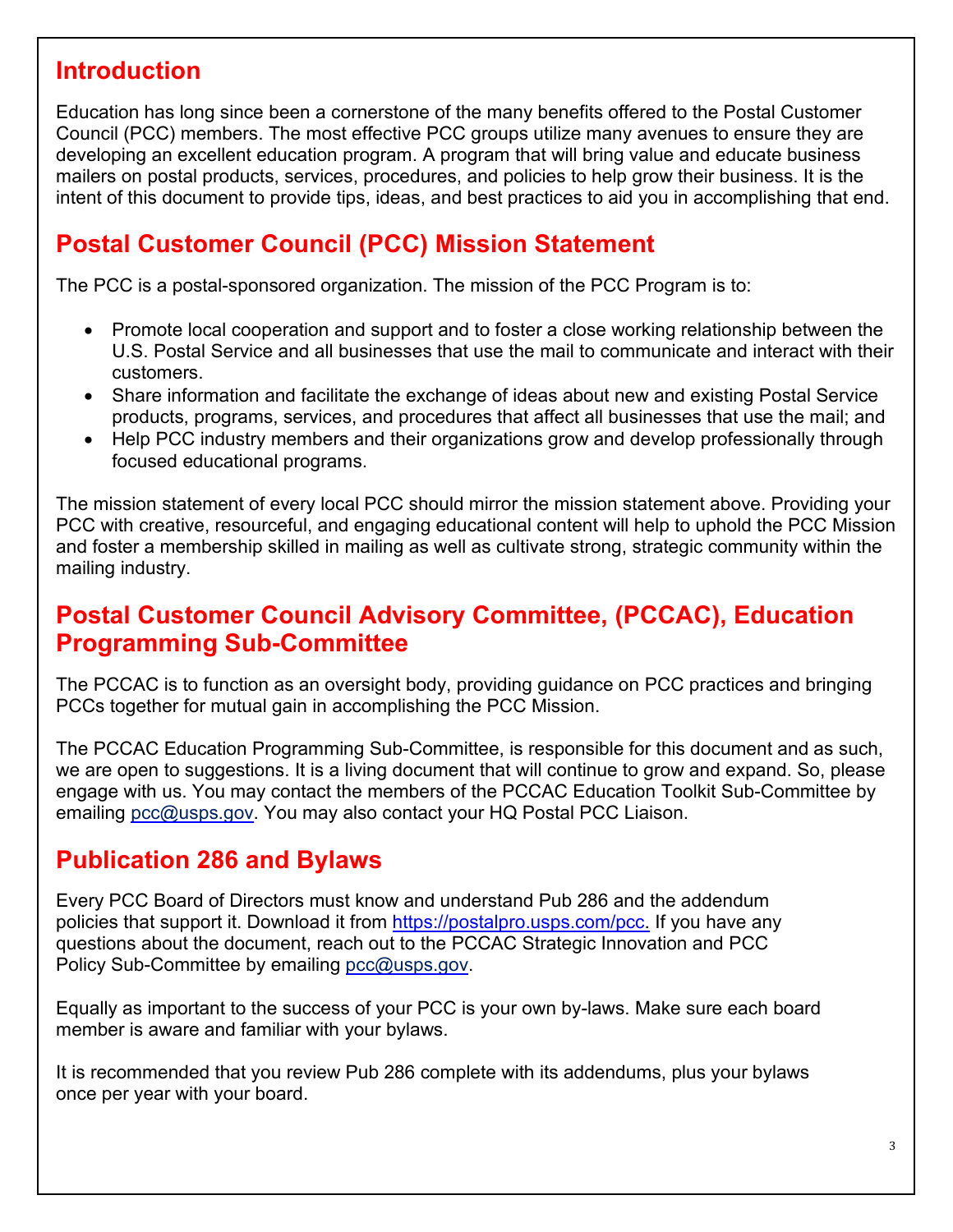# **Area Postal and Industry PCCAC Liaisons**

Each USPS Area has a HQ Postal and Industry PCC Liaison(s) that you can use as a resource. Below are the names and contact information for each Area.

#### **\*2022 USPS Headquarters and Industry PCC Liaison(s) Contact List**

<span id="page-3-0"></span>

| <b>Area</b>                 | <b>Name</b>              | <b>Email Address</b>          |
|-----------------------------|--------------------------|-------------------------------|
| Atlantic (USPS lead)        | Katrina Raysor           | katrina.r.raysor@usps.gov     |
| Atlantic (Industry lead)    | <b>Mark Fallon</b>       | mmf@berkshire-company.com     |
| Atlantic (USPS support)     | <b>Brian Corley</b>      | brian.corley@usps.gov         |
| Atlantic (Industry support) | Joe Banks                | joseph.banks@usmc.mil         |
| Central (USPS lead)         | <b>Sharon Barger</b>     | sharon.a.barger@usps.gov      |
| Central (Industry lead)     | Neal Fedderman           | neal fedderman@CarMax.com     |
| Central (USPS support)      | <b>Judy Caldwell</b>     | judith.r.caldwell@usps.gov    |
| Central (Industry support)  | <b>Rob Hanks</b>         | rob.hanks@suttle-straus.com   |
| Southern (USPS lead)        | Da Shiek Woodard         | dashiek.f.woodard@usps.gov    |
| Southern (Industry lead)    | <b>Kathy Hall</b>        | kathy@atime4marketing.com     |
| Southern (USPS support)     | <b>Charles Dandridge</b> | charles.dandridge@usps.gov    |
| Southern (Industry support) | Monica O'Connor          | monica.oconnor@moneypages.com |
| WestPac (USPS lead)         | Lewis Johnson            | lewis.l.johnson@usps.gov      |
| WestPac (Industry lead)     | Dina Kessler             | dkessler@kesslercreative.com  |
| WestPac (Industry support)  | Suzi Oswald              | suzi.Oswald@seachangemn.com   |

*\*Subject to Change\**

## **Education Committee and Chair**

Every PCC should have an Education Committee led by an Education Chair. The Education Chair will work closely with the PCC Board Members to develop the educational events and/or calendar. The Education Chair should present future plans and past results at each monthly board meeting.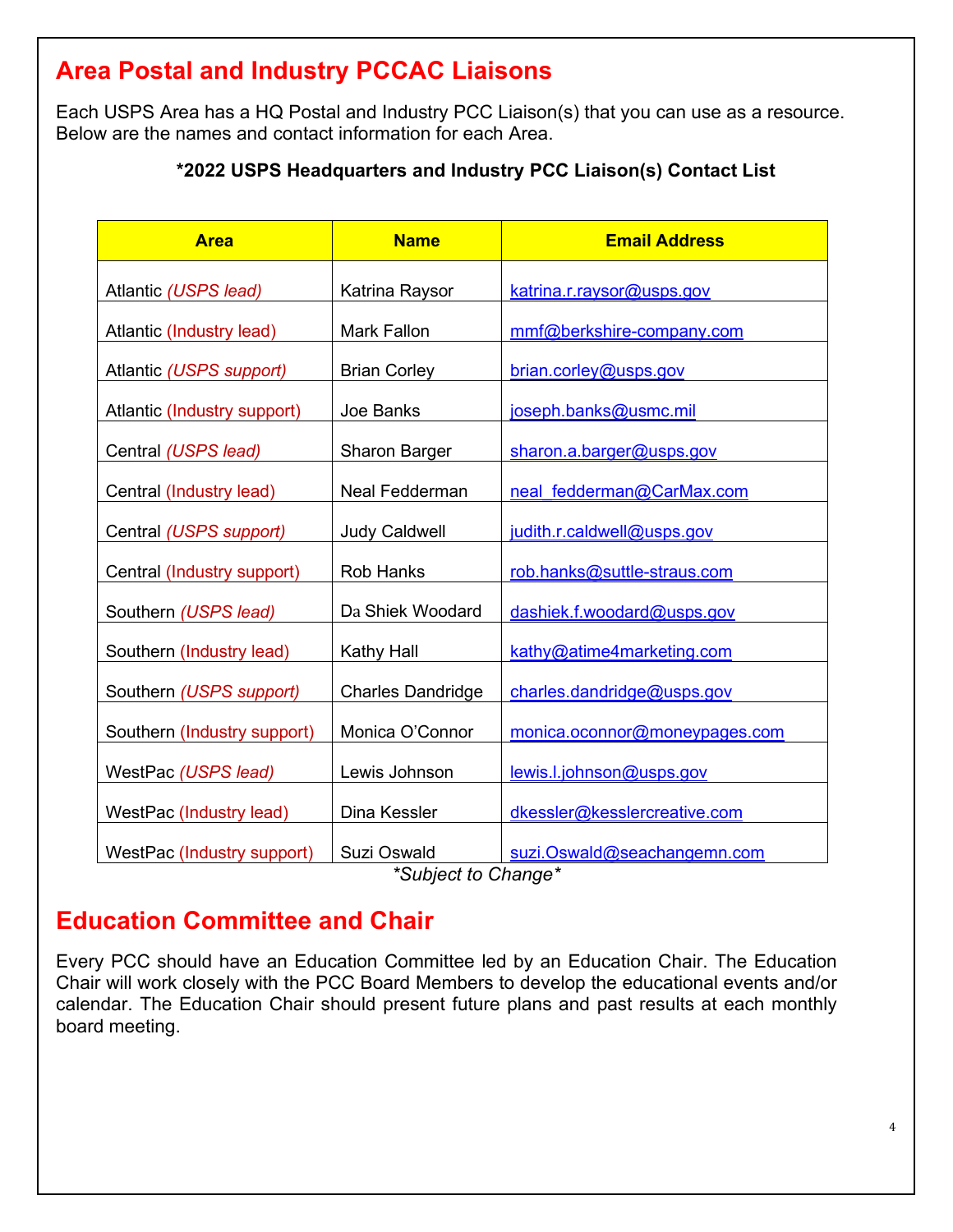# **Education Best Practices**

### **What is needed to plan your events?**

- Dedicate a particular month(s) for your board to plan your future events.
- Determine which PCC Premier Award your PCC will strive for: Bronze, Silver, or Gold.
- Determine if you will participate in the Professional Certificate and Track Program 3.0 (located in *PCC BlueShare*).
- Survey/Poll your members on topics, meetings, and events that they need or want.
- Board Members should bring:
	- o A list of meeting event ideas.
	- o Proposed event dates along with event times.
	- $\circ$  Ideas of special events for the year.
- Review the Speakers Bureau List for additional topics (located in *PCC BlueShare*).
- Use the Event Planning template 3.0 (located in *PostalPro* Education Tab).
- Determine if you will have in-person, virtual, or hybrid events.
- Decide if you will partner with local PCCs on events.
- Schedule quarterly program reviews to ensure on track.

### **How to determine educational needs within your PCC:**

- Select topics by using the Professional Certificate and Track Program 3.0 (optional).
- Communicate with your members what they need and want.
	- o Board calling members
	- o One-on-one conversations with members
	- o Survey your members through email, newsletters, postal events, website
	- o Zoom Chat, Town Halls, Polling
- USPS Management and Support can be a great resource.
	- o Director of Customer Relations (Consumer Affairs Manager)
	- o Plant Manager (Operations, Equipment, Transportation)
	- o Customer Relations Coordinator (Postmaster, local Post Office)
	- o Business Mail Entry Manager (Mailing Standard Specialist, Mailpiece Design)
	- o Consumer & Industry Contact Manager (Business Service Network)

## **Types of educational events (in-person, virtual, or hybrid):**

- Breakfast Event
- Brown Bag Event
- Certifications through the National Center for Employee Development
- Evening or Happy Hour Social
- Family Event (Where you allow members to bring their family (e.g. bowling, ball game, picnic)
- Lunch and Learn
- Meet and Greet (e.g., Breakfast with the Postmaster, Panel of postal experts)
- Networking Peer-to-Peer Discussions
- Round Table Event
- Tours (in-person or virtual)
- Town Hall Meeting
- Virtual via Zoom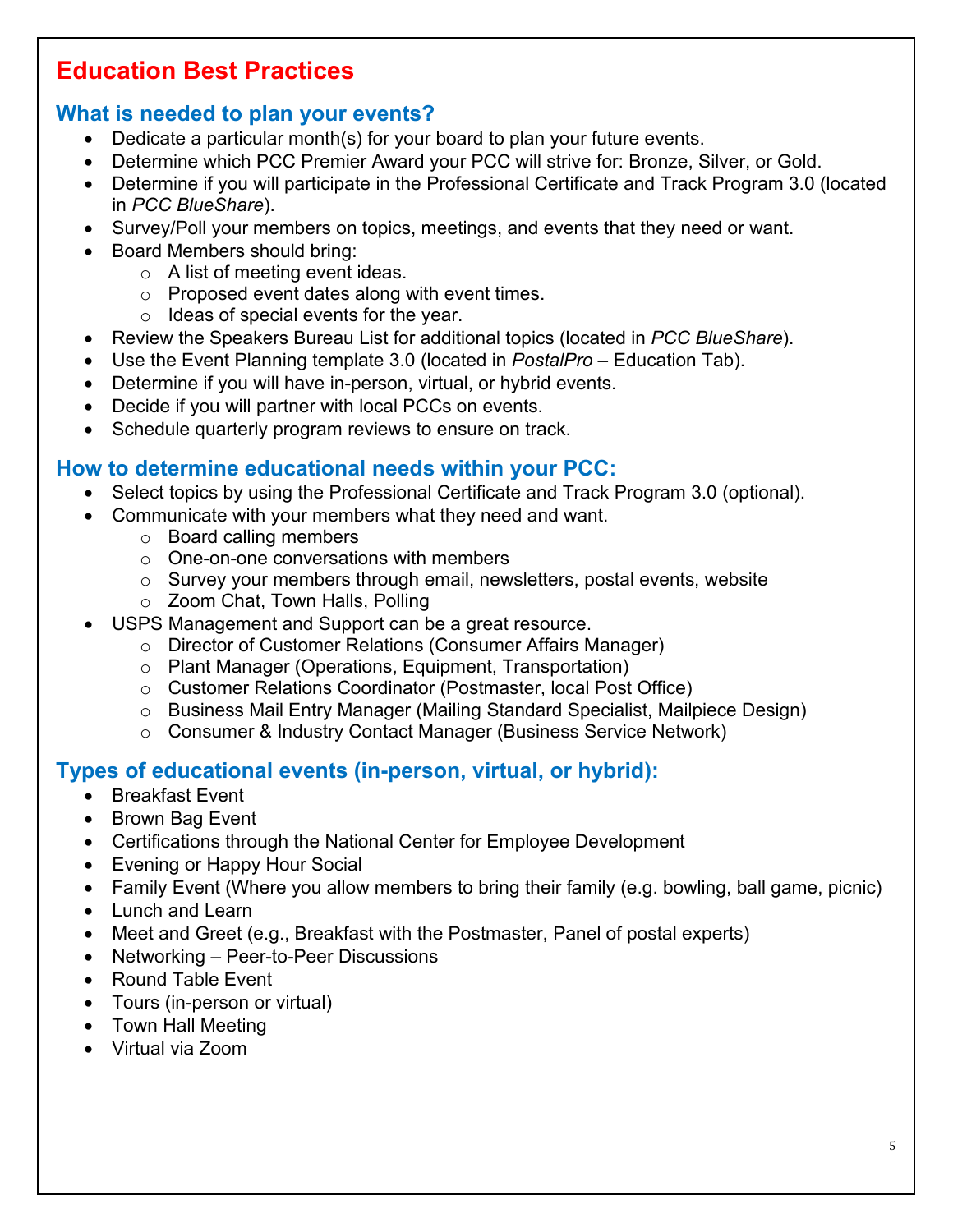#### **Examples of Educational Topics:**

- Ask the Expert Panel Discussion
- Borrow topics from past National Postal Forum sessions
- Business Customer Gateway
- Cost Analysis
- Cybersecurity
- Direct Connect
- E-Commerce Shipping
- Enterprise Payment System
- Every Door Direct Mail Retail vs BMEU
- Increase the Value of Mail and Print, Business Mail 101
- Informed Customer Experience
- Informed Delivery
- Informed Visibility
- International Postal Changes
- Mailpiece Design
- Mail Through the Millennia
- Navigating Postal Websites and applications
- Political and Election Mail
- Seamless Acceptance
- Ship Smarter
- Small Business Mail Expo
- Strategic Marketing: Are You Marketing or Are You Really Marketing?
- Transportation
- USPS Price Change and USPS Promotions

#### **Please note – Educational topics don't always have to be Postal. You can choose topics that will benefit both Industry and Postal Members, such as;**

- Active Shooter
- COVID-19
- Financing and Retirement
- First Responder/First Aid/CPR
- Health and Wellness
- Industry Trends
- Innovation
- Inspirational
- Leadership
- Motivational
- Personal Development
- Professional Development
- Safety Slips/Trips/Falls Driving Trucks
- Weather Disaster Preparedness *\*\*It's recommended to avoid direct sales presentations. Remind your speakers that they are there to speak for their industry, not just their company.*

Additional topics can be found in the Speakers Bureau List (column A), posted in *PCC BlueShare* in the Resource Folder.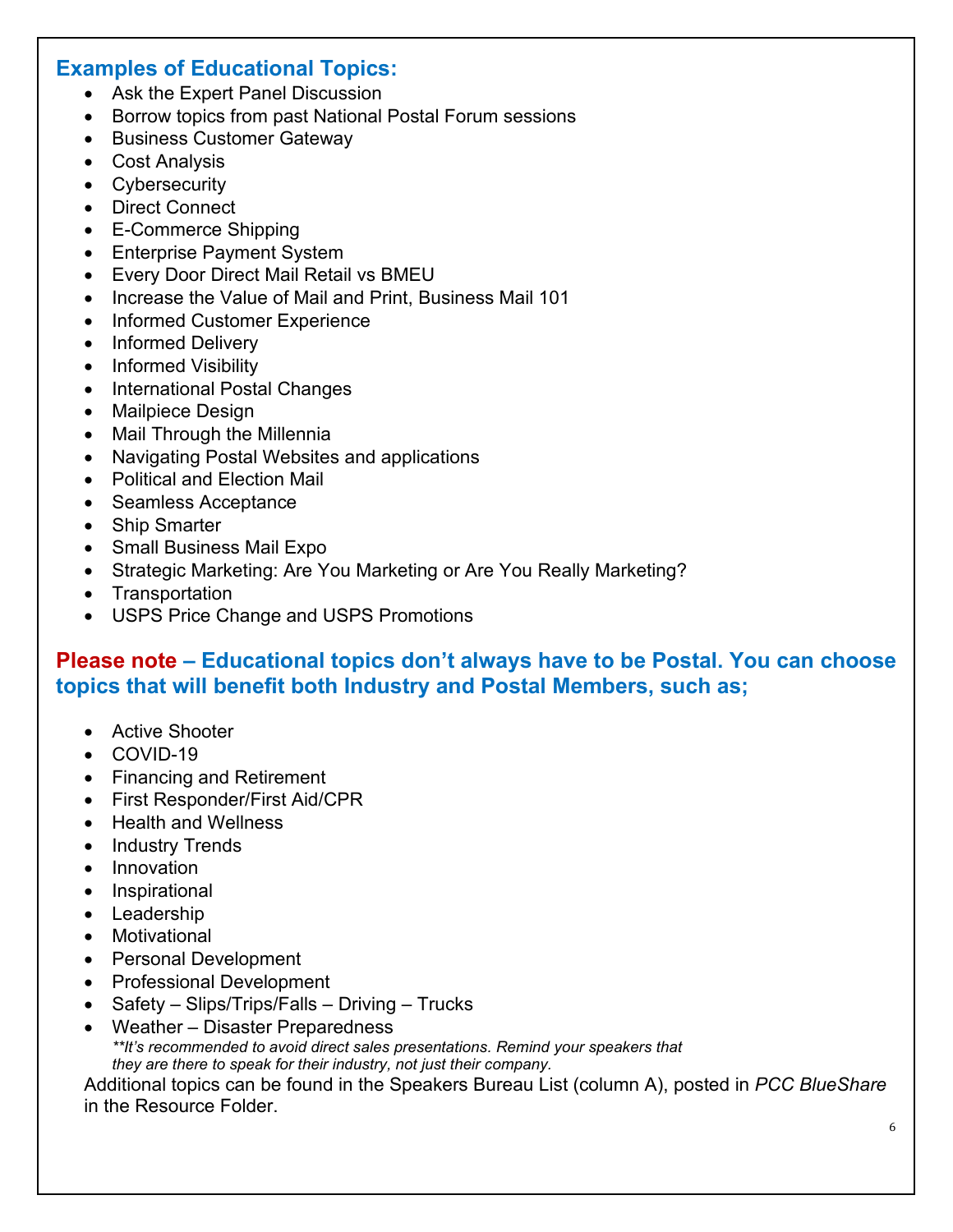#### **Workshops-In-a-Box:**

In *PostalPro* – PCC Workshops, you will find PowerPoint presentations that can be used for your next event. To access these presentations, go to:<https://postalpro.usps.com/pcc#section-6>**.** If you have a presentation to share, please email it to [PCC@usps.gov](mailto:PCC@usps.gov) and in the subject type: Share on *PostalPro*.

#### **Where you can hold in-person meetings and events\*:**

- Chamber of Commerce
- Colleges, Universities, and Public Libraries
- Commercial Companies (e.g., Museums, Zoos, Civic Venues)
- Cruise
- For location restrictions refer to Pub 286 (Wineries and Casinos)
- Hotels
- Industry Member Facility
- Postal Facilities
- Restaurants
- **Sporting Venues**

\*Before hosting an in-person or hybrid meeting/event, verify with the venue. PCCs must abide by the Postal and Centers for Disease Control Guidelines. Also check your local City/State Mandates.

- Masks
- Social Distancing
- Number of attendees allowed

#### **Selecting a Speaker(s):**

- Headquarters Speaker(s)
	- o Must complete the Speaker Request Form located in *PCC BlueShare* in the Resource Folder.
	- o Submit completed form to your PCC Headquarters Liaison.
	- o Upload a copy in *PCC BlueShare –* Resource Folder Speaker Request Submission*.*
- Industry Speaker(s)
	- o View the Speakers Bureau list posted in *PCC BlueShare* in the Resource Folder.
	- o If available, view the Speakers bio located in *PCC BlueShare* in the Resource Folder.
	- o Any Board member can reach out to the industry speaker directly.

#### **Methods of Teaching:**

- Lecture Method Oral presentation presenting the information via Zoom
	- o Tools used to engage attendees:
		- Breakout Rooms
		- **Vision Board**
		- Chat (Ice breaker)
		- Polling
- Discussion Method A forum to facilitate open ended exchange of ideas to further the mission of your PCCs.
	- o Board Meeting
	- o Round table
	- o Think Tank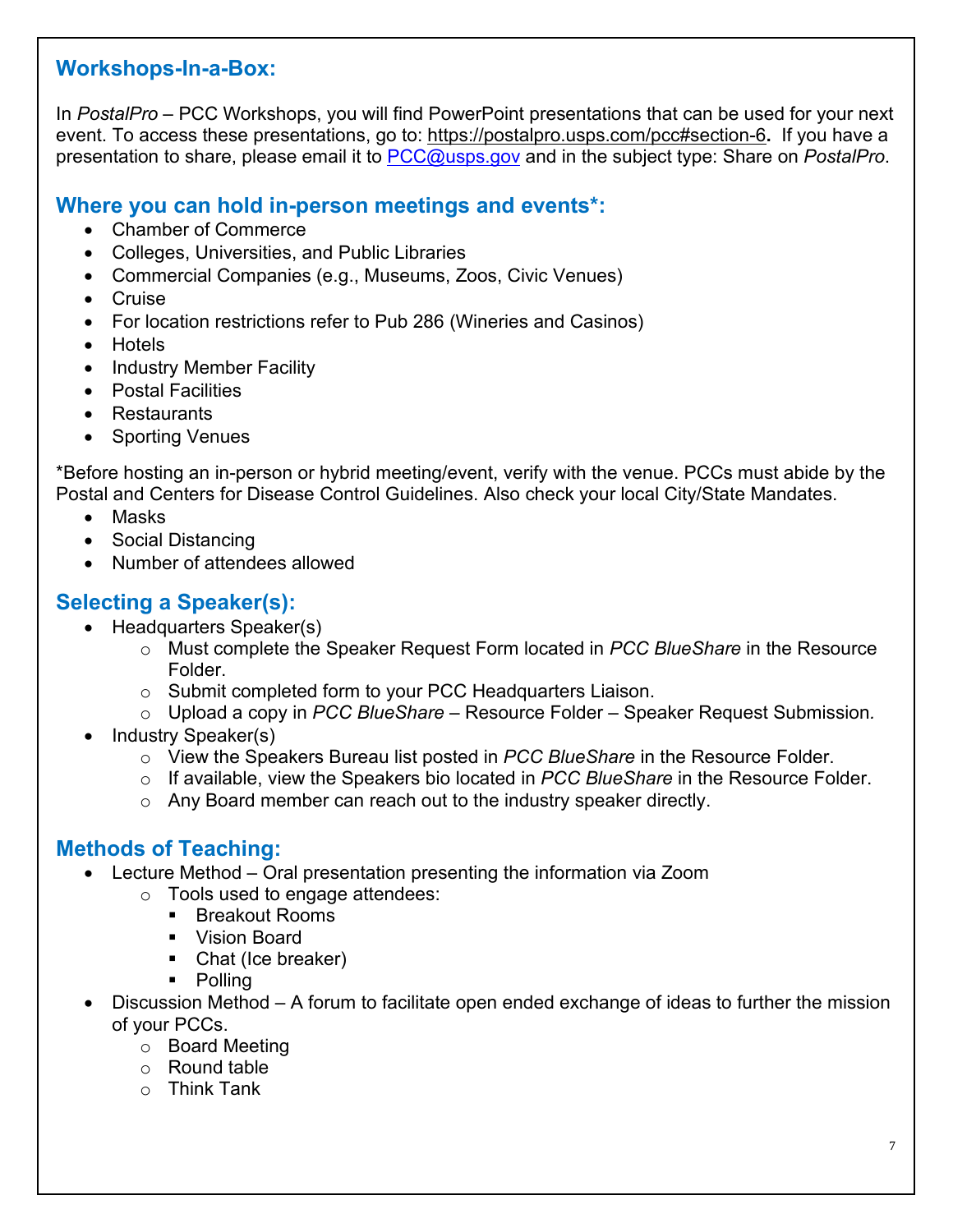#### **Methods of Teaching continued:**

- Project Method Solving a practical problem such as executing a large event together.
	- o National PCC Week
	- o Holiday Celebration
	- o Membership Appreciation
	- o Recognition Program
	- o Any large event
- Unit Method When a PCC feels something of value needs to be measured towards improvement and the success of their PCC.
	- o Number of attendees at an event
	- o Number of responses to a survey
	- o Number of new members signed up
	- o How effectively did your PCC market the event?
	- o How effectively did your PCC raise funds?
- Survey Method When a PCC gathers data by asking questions.
	- o SurveyMonkey
	- o Polling
	- o Handouts at an event
	- o Verbal Q and As
- Learning Tools to reinforce speaker or workshop, or help engage attendees on a Zoom meeting are:
	- o Bingo
	- o Chat
	- o Family Feud or Jeopardy or other games
	- o Spin the Wheel

#### **How to promote your educational event (in-person, virtual, or hybrid):**

- Direct Mail
- Distribute or publish your calendar
- Email
- Flyers at the USPS Business Mail Entry Unit
- Newsletter
- Partner with the USPS Business Service Network, Business Development Specialist or Sales
- PCC Virtual Calendar
- Post on PCC Voice LinkedIn Group [\(https://www.linkedin.com/groups/8303549/\)](https://www.linkedin.com/groups/8303549/)
- USPS TeamSite (PostalPro Find a PCC event PCC Administrator function)
- Word of mouth

#### **Education Feedback and Surveys:**

Soliciting for feedback is vital when planning an event or when an event has ended. Your PCC Education Committee should create surveys and use them:

- At the beginning of the year to inquire what your member's needs and wants are. This will help when determining what topics to have throughout the year.
- At the end of every event. This will also help your PCC in knowing if the event was successful.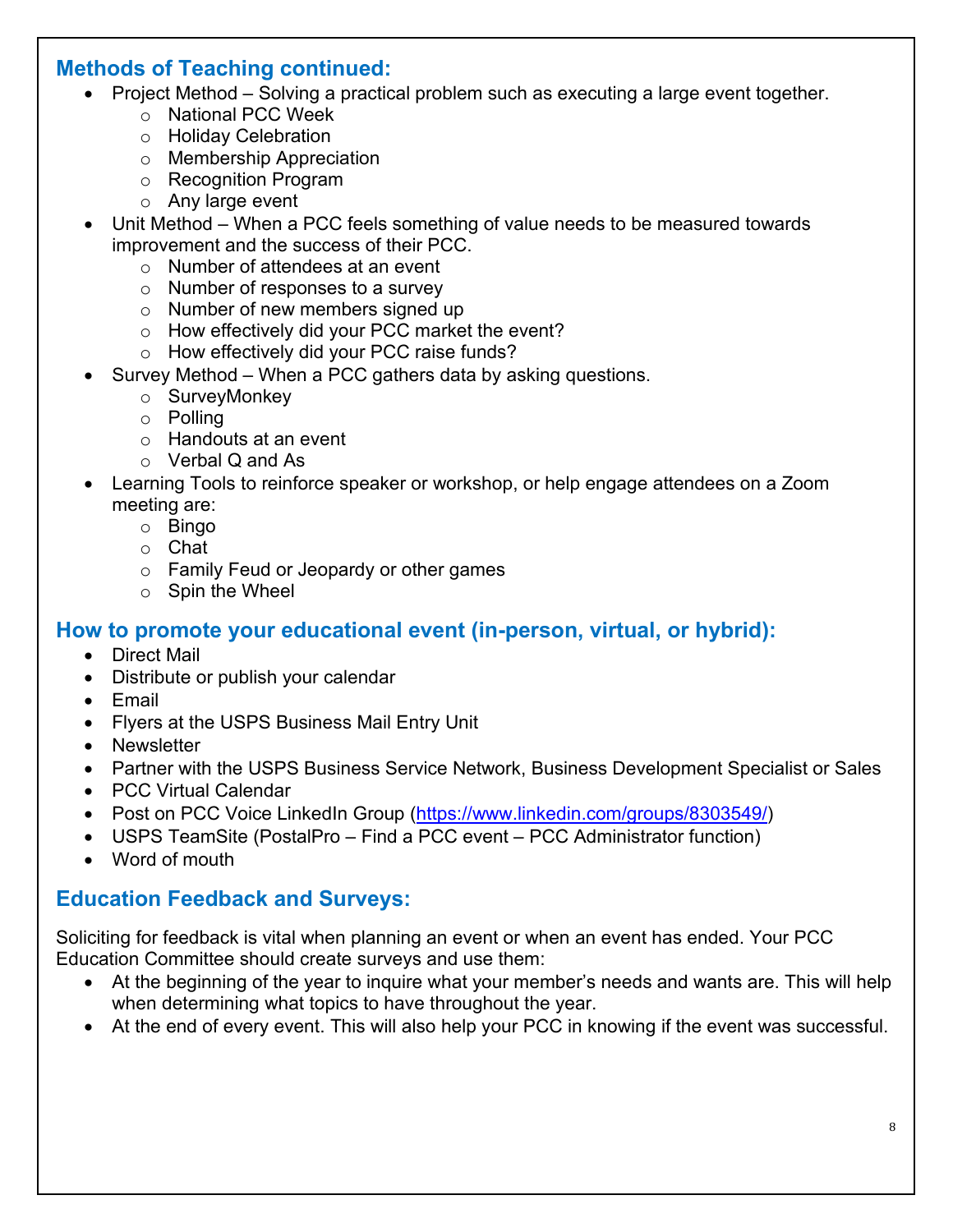#### **Education Feedback and Surveys continued:**

Surveys can be as simple as:

- Creating questions and answers in a word doc
- Using a survey engine like SurveyMonkey
- Using the Polling feature in Zoom

Surveys can be administered:

- In-person
- Mail (G-10 permit)
- Email
- Zoom

#### **Thanking – Boards, Committees, Members and Speaker(s):**

- Remember to always "Thank" your Board, Committees, Members, and Speaker(s)
- Show appreciation with a "gift"
	- $\circ$  Industry No \$ cap amount
	- $\circ$  Postal \$20 per event or \$50 per calendar year
	- o Suggested Items:
		- Framed postal art, plaques, or trophies. (When considering framed art, be considerate if speaker has spoken at several events.)
		- Consider memorabilia from your area, e.g. themed cups, mugs, blankets, special food, candies, etc.
	- $\circ$  Offer to mail it for the speaker (if traveling).
- Thank-you cards
	- o USPS stationary
	- o Board can all sign a stack of cards at the beginning of the year; appoint someone (secretary) that would send them out as needed.

# **National Center for Employee Development (NCED) – 6-weeks' Notice**

NCED will present the following topics at your next event via Zoom. For more information on any of these topics and to request a speaker, please contact *[postalcertifications@usps.gov](mailto:postalcertifications@usps.gov)*.

- Addressing
- Automation/IMb
- Basic Mailpiece Design
- Classes of Mail
- Direct Mail/Return on Investment
- Nonprofit
- Periodicals
- Postage Payment Methods
- Postal Explorer/DMM Orientation
- Safety in the Mailroom
- UAA Mail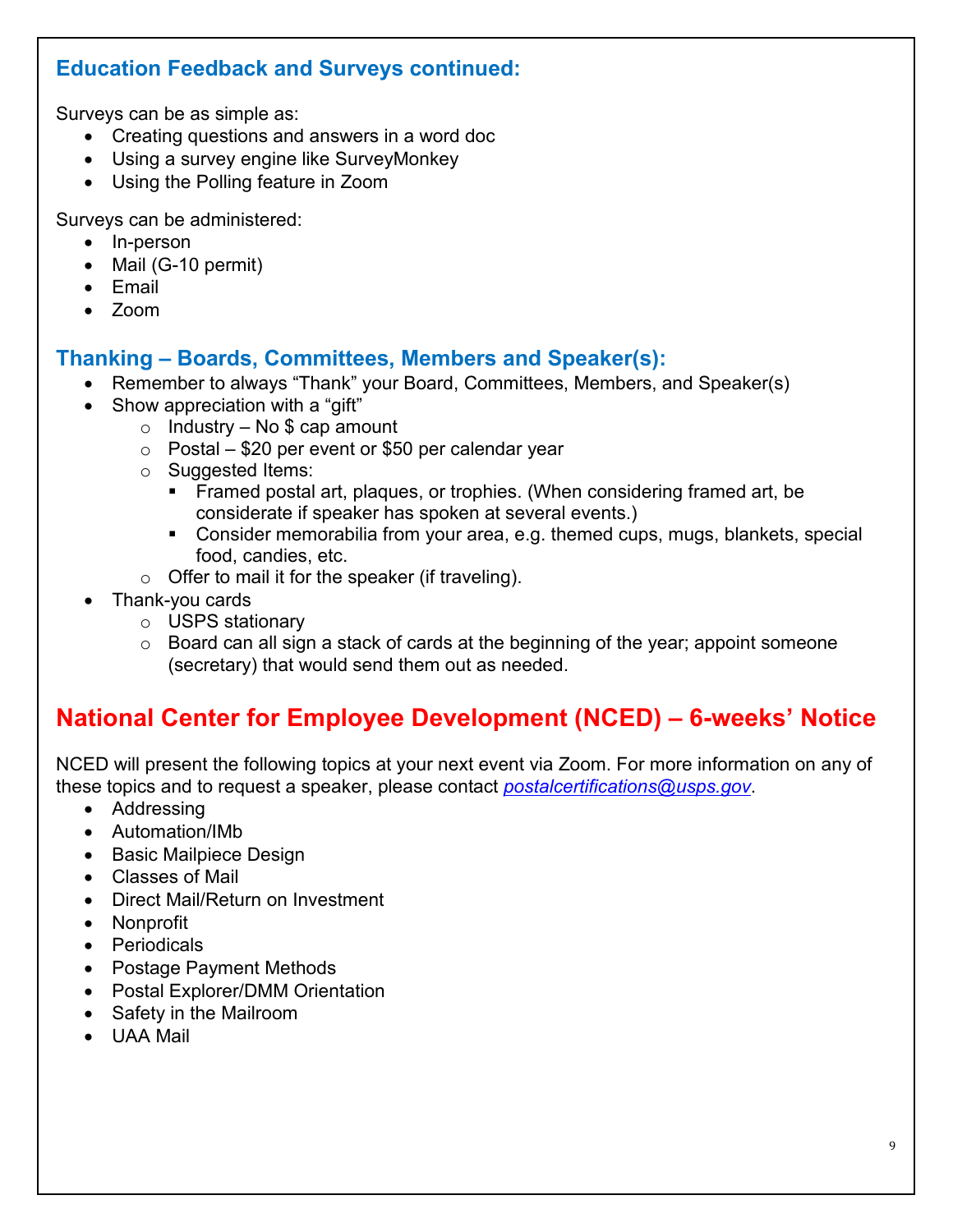#### **USPS Certification Programs:**

NCED offers two different certification programs. For more information on any of these topics and to request a speaker, please contact *[postalcertifications@usps.gov](mailto:postalcertifications@usps.gov)*. The programs that are offered are:

- Mail Design Professional, (MDP)
- Executive Mail Center Management, (EMCM)

# **Tips and Tools for Success**

#### **Event Planning Template 3.0:**

<span id="page-9-2"></span>To ensure the PCC is timely and within their budget when preparing their event, the Education Committee should utilize the PCCAC Education Sub-Committees "Event Planning Template 3.0" or their own template. This tool, Event Planning Template 3.0, is in *PostalPro* in the Education section.

<span id="page-9-1"></span>The tool features:

- A checklist for the day of event
- <span id="page-9-3"></span>• A timeline to assist when planning an event (in-person or virtual)
- A timeline to assist when planning National PCC Day (in-person or virtual)
- Budget assistance with:
	- o Expenses
	- o Income
	- o Profit Loss Summary

#### <span id="page-9-0"></span>**Professional Certificate and Track Program 3.0:**

The PCC Advisory Education Programming Sub-Committee is pleased to announce the revised **Professional Certificate and Track Programs 3.0.** PCCs can participate in one or both programs and as many tracks as they want to partake in.

#### **Track Programs:**

The *Track Program* has three different tracks: Leadership, Mailing and Shipping. When a PCC participant reaches the required number of educational events, the PCC will mail the participant a *Certificate of Achievement* to use as a training record or proof they have attended a PCC event.

#### Track Program – To Qualify

- Leadership, Mailing, or Shipping
	- o To receive the certificate, the PCC Member(s) must attend *four (4)* sessions that fall into the track selected by the PCC.
		- Events can be hosted by the local PCC, another PCC, PCC Advisory Sub-Committee, and/or the Headquarters National Program Office.
- After the member(s) attends the event, they need to inform their point of contact (POC) providing the date of event, PCC who hosted event, and topic name.
	- $\circ$  POC will enter the information onto their Tracking Spreadsheet.
	- o When the member(s) has reached the required *four (4)* sessions, the POC will download the Certificate Template, print, and mail it to the member.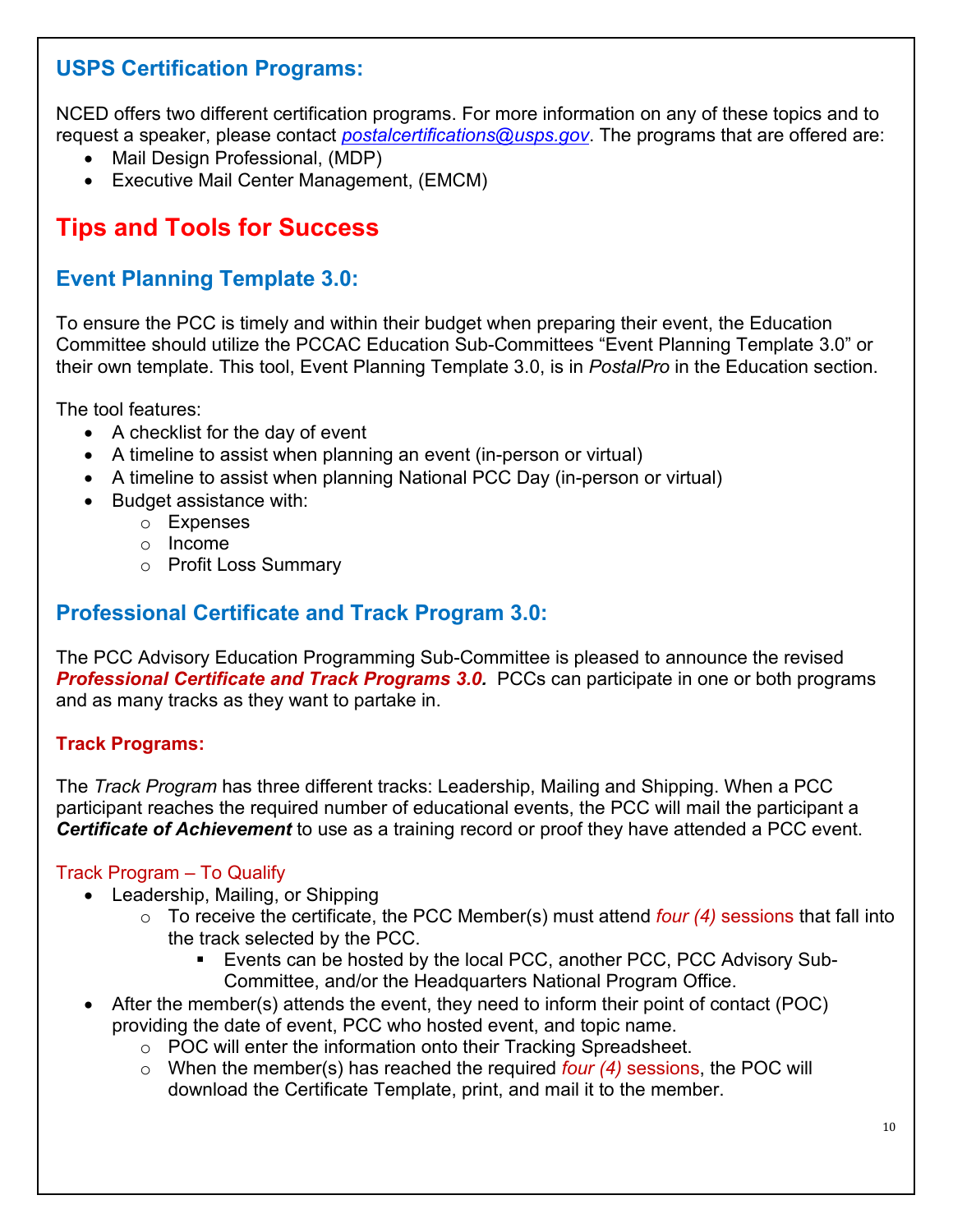### **Professional Certificate and Track Program 3.0 continued:**

#### **Professional Certificate Program:**

The Certificate Program has no tracks, but instead is based on a tier level. With this program, after each event a member(s) attends, the PCC will mail their member(s) the certificate. The tier level is based on the number of events their member(s) attends. The tier levels are: Emerald, Ruby, Sapphire, and Diamond.

#### Certificate Program – To Qualify

- To receive a certificate, the PCC member(s) must attend an event sponsored by the local PCC, another PCC, PCC Advisory Sub-Committee, and/or the Headquarters National Program Office.
- After the member(s) attends an event, they need to inform their POC providing the date of event, PCC who hosted event, name of topic.
	- o POC will enter the information onto their Tracking Spreadsheet.<br>Member will receive Emerald Certificate after their first se
		- Member will receive Emerald Certificate after their first, second, and third PCC event
		- Member will receive Ruby Certificate after their fourth PCC event
		- **EXECT** Member will receive Sapphire Certificate after their fifth PCC event
		- Member will receive Diamond Certificate after their sixth PCC event
	- $\circ$  When the member(s) has reached the required number of events, the POC will download the Certificate Template, print, and mail it to the member.

#### **How to Start Using the Programs:**

- PCCs need to download the Tracking Spreadsheet (attached).
- Determine which Program (Certificate or Track) they want to participate in.
- If they select the Track Program, then they need to decide which track(s) they will follow: Leadership, Mailing, or Shipping.
- Select a POC who will oversee the program.
- POC will input their members contact information onto the *"master tab"* on the Tracking Spreadsheet.
- Inform your members of the program via email, website, a mailing, *PCC Voice* LinkedIn, etc.
- Explain to your members as they attend PCC events in 2022, hosted locally, by another PCC, PCC Advisory Sub-Committee, and/or the Headquarters National PCC Program Office, the member will need to inform the POC once an event is completed, as well as any events they attended prior to the PCC starting the program.
- The POC will track the number of events their member(s) attended on the Tracking Spreadsheet.
- Once the member has reached the required number of attended events, the POC will mail them their certificate (attached). *(This mailing will also count towards your PCC Premier Certificate – "mailing with a G-10" requirement.)*
- To support the program, PCCs should host events that match the program they selected. For example: If the PCC selected the Leadership Track, then their event topics should be all about Leadership.
- PCCs can use the *Speakers Bureau List* on *PCC BlueShare,* in the Resources Folder, to find a list of topics. There is a column to support the tracks.
- All documents are attached and are also posted on *PCC BlueShare,* in the Resources Folder.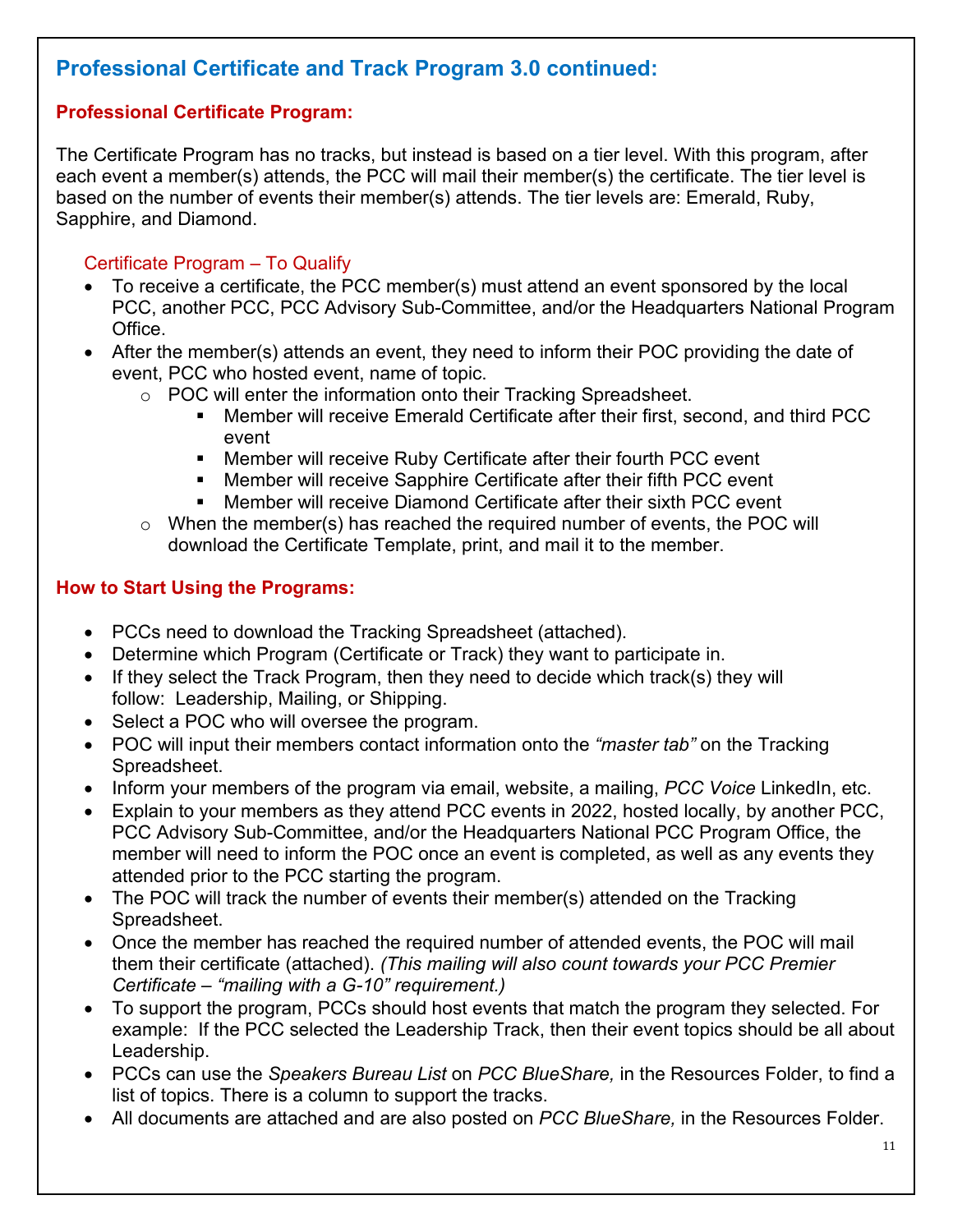#### **Examples of what other PCCs have done:**

- Combine events with other PCCs
- Consider hosting an event geared to a specific audience and advertise to them (e.g. have a package workshop) instead of a one-size-fits-all event
- Family outing at a sports venue, Zoo, Picnic in a Park
- Golf Tournament/Bowling Tournament
- Have a mini National Postal Forum prior to NPF to generate interest
- Holiday Celebrations
- Host a "mail crawl" (Visit different industry members' businesses to see how they process the mail.)
- Host a First Day of Issue stamp ceremony
- Host a passport fair
- Host a Tour (Postal and Industry)
- Host one of the three certification courses that is offered by National Center for Employee Development
- Invite USPS Sales to do a cost analysis
- Local Hero Appreciation Day
- Membership Appreciation Day
- Recognition Program
- Set up a table at a College Job Fair
- Sponsor Local Charity Toys for Tots, Operation Santa, Food Drive (Make sure you follow the guidelines as stated in the Administrative Support Manual.)
- Town Hall Invite Postal leadership to be on a panel and answer questions

## **Educational Partnerships**

PCCs can always partner together when planning monthly events or the National PCC Week event. By partnering, a PCC that is either struggling or newly created will benefit financially and experientially from the association learning practical best practices from the other PCC(s) structure.

### <span id="page-11-0"></span>**Event Sharing (virtual or hybrid):**

Due to the Pandemic, PCCs can share Headquarters National Zoom events or other PCC events with their General Members and still receive credit towards their Premier Certificate requirements. To receive credit, PCCs must:

- Promote the event to their General Members (Email or Mail)
- Post it on TeamSite (Must meet requirement per Premier Certificate)
- Post it on PCC Voice LinkedIn (Must meet requirement per Premier Certificate)
- Post it on their website (optional)

You can find upcoming PCC events on the PCC Virtual Calendar located in PostalPro, Virtual Events. [https://postalpro.usps.com/node/9226.](https://gcc02.safelinks.protection.outlook.com/?url=https%3A%2F%2Fpostalpro.usps.com%2Fnode%2F9226&data=04%7C01%7CCathy.M.Scocco%40usps.gov%7C3cb8228388f6447d7b6108d8cfa4b36a%7Cf9aa5788eb334a498ad076101910cac3%7C0%7C0%7C637487653572486877%7CUnknown%7CTWFpbGZsb3d8eyJWIjoiMC4wLjAwMDAiLCJQIjoiV2luMzIiLCJBTiI6Ik1haWwiLCJXVCI6Mn0%3D%7C1000&sdata=KhavnAe4bAUBxRnd5djjzKfeVLnGR6TCWBa0BRChdec%3D&reserved=0)

#### **Event Sharing (In-person):**

There are some parameters that must be addressed before a shared event can be organized. Below are some details: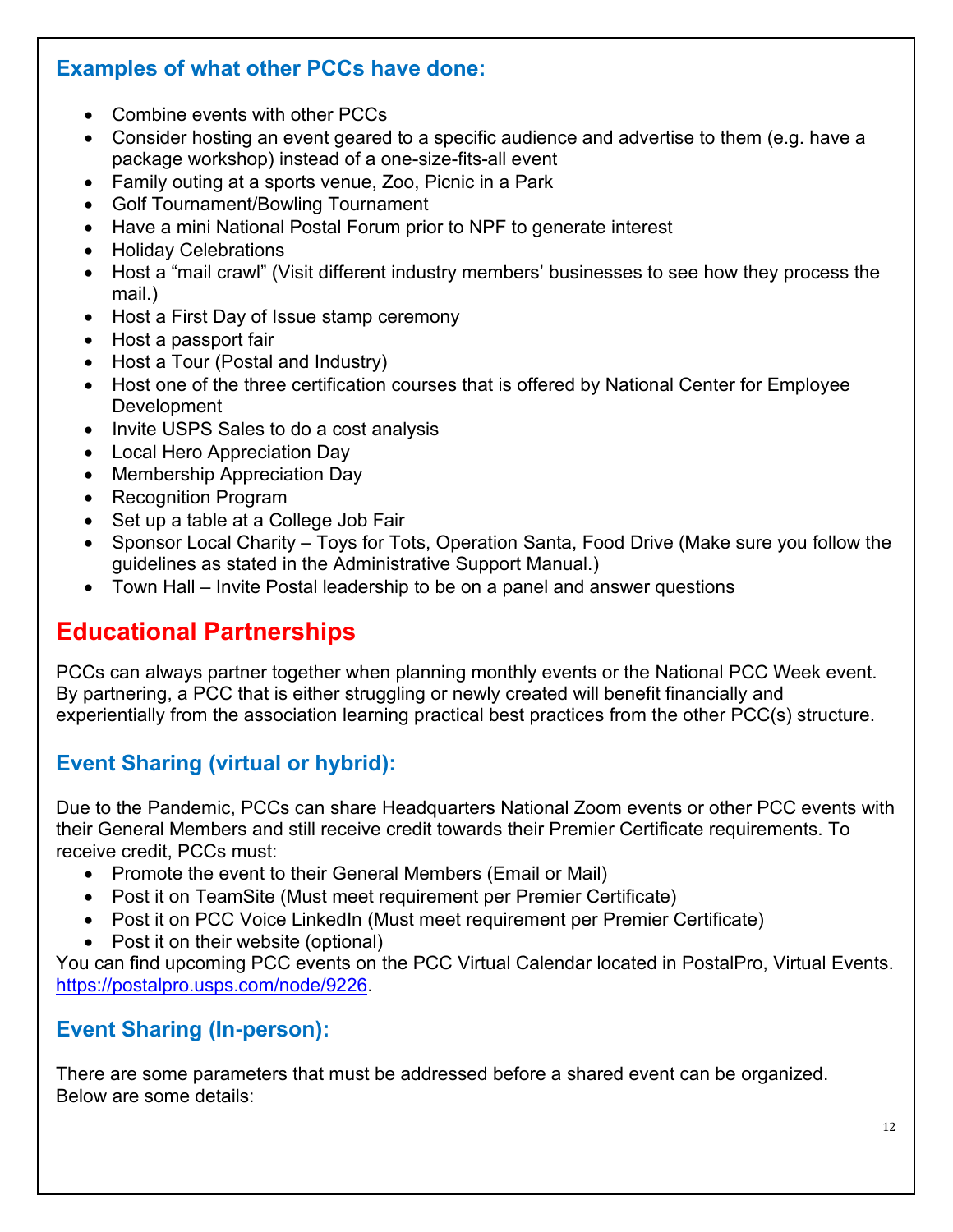- Planning
	- o All PCC Boards need to select at least one designee
	- o PCCs need to decide on what your PCC can contribute to the shared event
	- $\circ$  Representatives must discuss and agree on all aspects prior to hosting the joint event
	- o Create Agenda
- Venue
	- $\circ$  Select a location where all members from all PCCs will have equal travel time
	- $\circ$  If a contract needs to be signed, it must be done by the PCC Co-Chair (Refer to Pub 286)
- Cost
	- o PCCs need to define cost sharing expenses
	- o Ask for sponsors
	- o Ask for free donations
- **Marketing** 
	- o PCCs need to agree to either use the same marketing mailpiece or design their own
	- $\circ$  Each PCC will use their own mailing list
	- $\circ$  Use a G-10 label if applicable (Refer to Pub 286)
	- o Mailpiece cannot say "sponsored by" but you can say "co presented" (Refer to Pub 286)
- Logo Use
	- $\circ$  On the PCC mailpiece or any digital marketing material, you can use all PCCs logos.
- **Endorsement** 
	- o Include a statement of non-endorsement on the PCC mailpiece, such as: "No endorsement by the Postal Service or the PCC is given or implied by this acknowledgement."
- Topics
	- o What topics are relevant for all PCCs involved (Postal and Non-Postal topics)
	- o If time permits, consider break-out sessions (multiple topics)
- Vendors In Person
	- $\circ$  PCCs need to discuss the options of having vendors
	- $\circ$  Give the Vendors a few minutes to promote and do a raffle drawing
	- $\circ$  Ask Vendors to donate toward event
- Speakers
	- o Decide if you will have Postal or Industry speakers
	- o Who will request Postal speaker(s) (Must be done through *PCC BlueShare*)
		- Who will request Industry speaker(s)
		- **How will expenses be covered**
- **Registration** 
	- $\circ$  Which PCC will handle the registrants one PCC or each individual PCC
	- $\circ$  How will registrants sign up and pay

#### **Resources**

- PostalPro This is your resource for all things PCC: <http://postalpro.usps.com/>
	- o Connect with another PCC
	- o National PCC Home Page
	- o PCC Best Practices
	- o PCC Awards Criteria
	- o PCC Policies and Practices